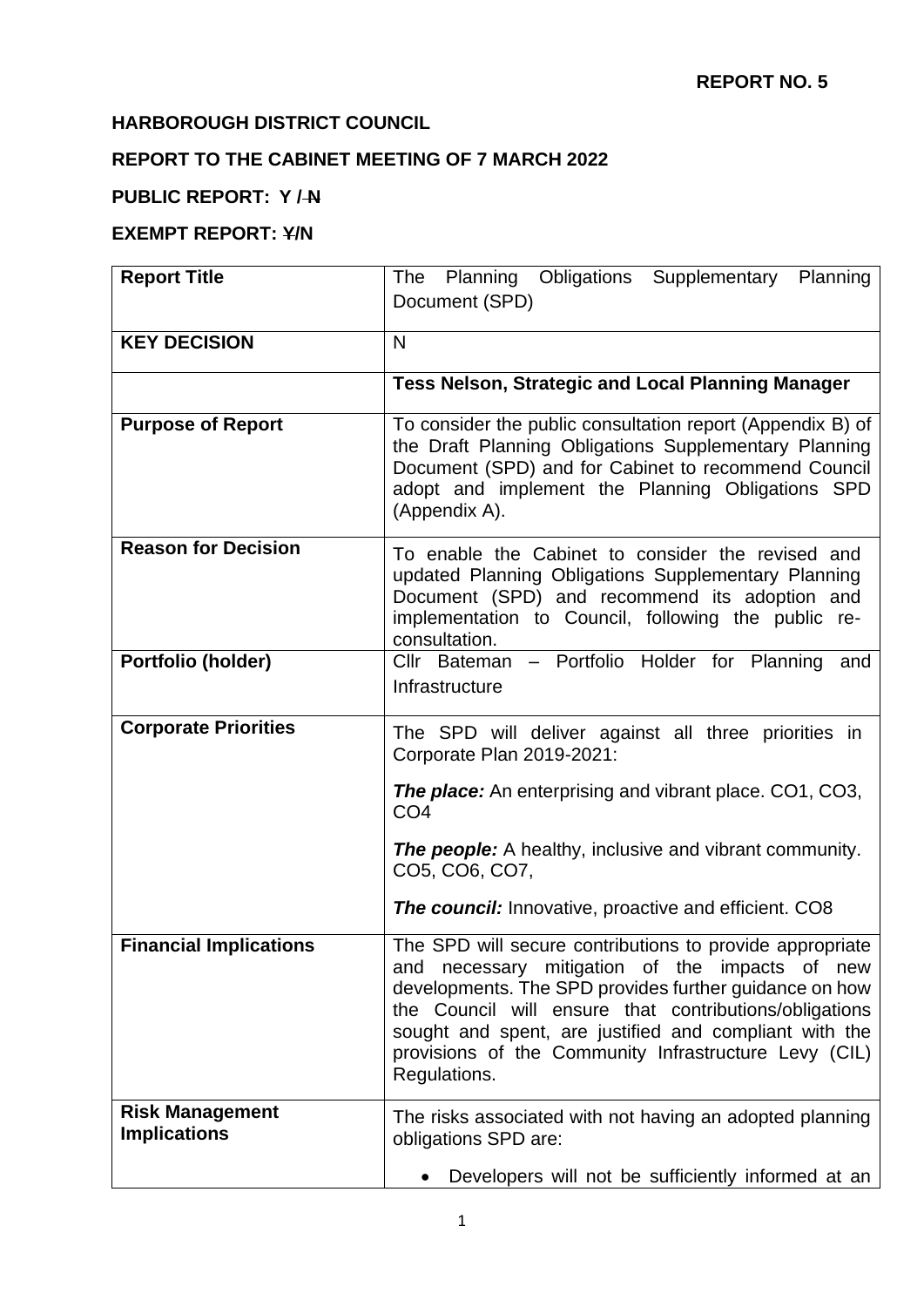|                                     | early enough stage in relation to all potential<br>contributions to include them in their schemes.<br>Developers will be less informed about the<br>justification of the contributions being sought and<br>potentially more likely to challenge the request for<br>contributions.<br>The Planning Obligations required to mitigate the<br>impact of development may not be secured.<br>Ensuring the Planning Obligations SPD is up to date will<br>ensure the Council helps stakeholders to deliver the right<br>facilities in the right place and residents receive the best<br>possible outcomes in relation to the mitigation of new<br>developments. |
|-------------------------------------|----------------------------------------------------------------------------------------------------------------------------------------------------------------------------------------------------------------------------------------------------------------------------------------------------------------------------------------------------------------------------------------------------------------------------------------------------------------------------------------------------------------------------------------------------------------------------------------------------------------------------------------------------------|
| <b>Environmental Implications</b>   | This SPD provides advice and guidance<br>the<br>on<br>implementation of the Harborough Local Plan (2011-2031),<br>adopted in April 2019. The SPD does not make policy and<br>the wider environmental implications of development and<br>associated infrastructure were assessed through the<br>Sustainability Appraisal of the Local Plan.                                                                                                                                                                                                                                                                                                               |
| <b>Legal Implications</b>           | A Supplementary Planning Document carries significant<br>weight when considering planning<br>proposals<br>and<br>contributions/planning<br>obligations<br>development<br>to<br>mitigate the impacts of a development. The SPD has<br>been prepared in accordance with due process.                                                                                                                                                                                                                                                                                                                                                                       |
| <b>Equality Implications</b>        | S106 planning obligations are necessary to make<br>development acceptable in planning terms, resulting in<br>sustainable development which provides for social,<br>economic and environmental well-being.<br>Planning<br>obligations often provide for community facilities which<br>can benefit the following groups, for example, the<br>vulnerable, senior citizens, children, those caring for<br>others and people with disabilities.                                                                                                                                                                                                               |
| <b>Data Protection Implications</b> | None directly. The re-consultation was carried out in<br>compliance with the provisions of the GDPR and the Data<br>Protection Act.                                                                                                                                                                                                                                                                                                                                                                                                                                                                                                                      |
| <b>Consultation</b>                 | The SPD was subject to public consultation between 11 <sup>th</sup><br>December 2020 to 5 <sup>th</sup> February 2021 and re-consultation<br>ran between 5 <sup>th</sup> November and 17 <sup>th</sup> December 2021.                                                                                                                                                                                                                                                                                                                                                                                                                                    |
| <b>Options</b>                      | Option 1: Cabinet could recommend to Council to adopt<br>the Planning Obligations SPD.<br>Option 2: Cabinet could recommend to Council not to adopt<br>the Planning Obligations SPD.                                                                                                                                                                                                                                                                                                                                                                                                                                                                     |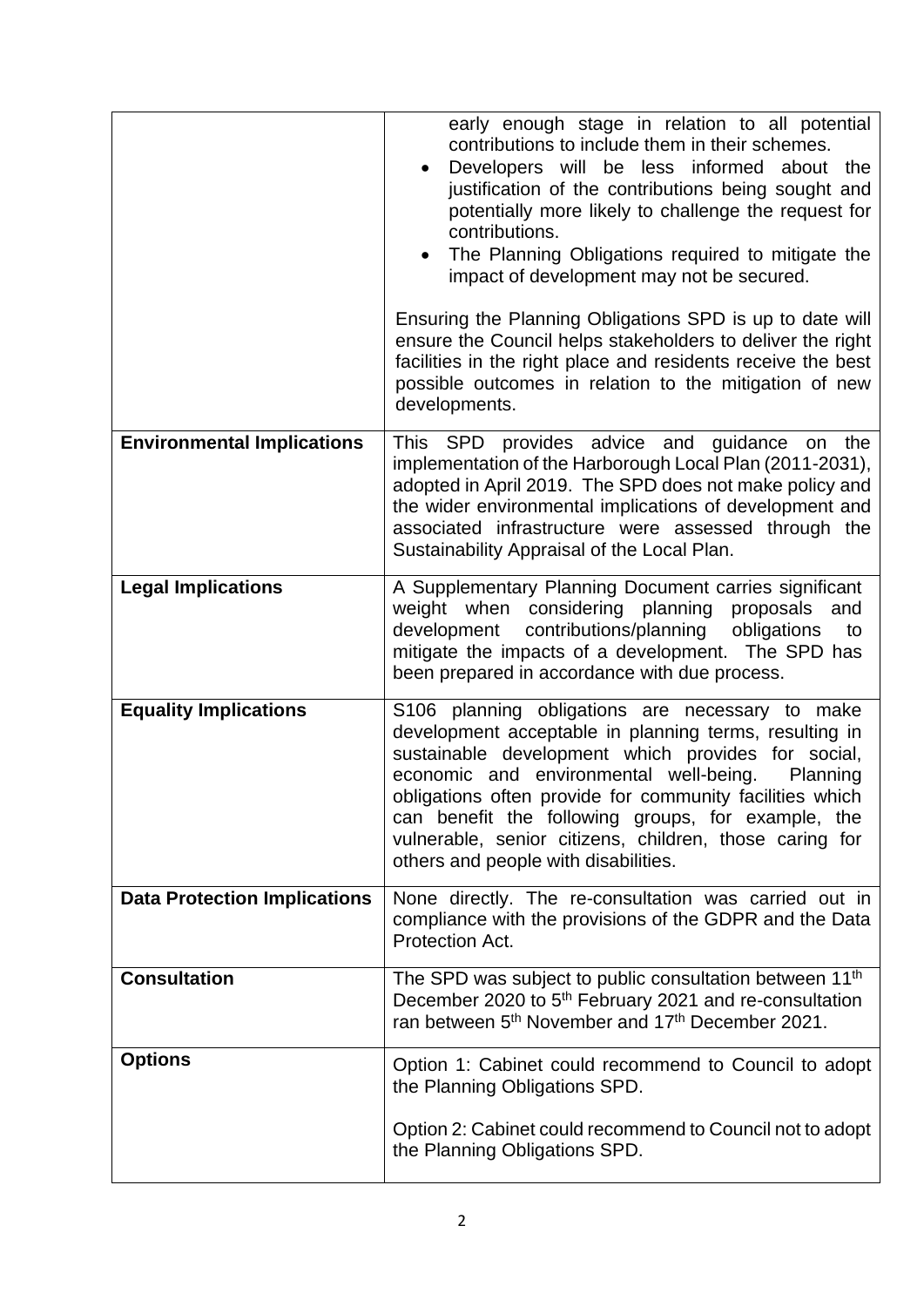|                          | Option 1 is recommended to ensure the Planning<br>Obligations SPD reflects the new Local Plan and other<br>changes to Government Guidance, ensuring it remains<br>relevant and effective.                                                                                                                                                                                                                                                                                                                                                                                                                                                                                                                                                                                                                        |
|--------------------------|------------------------------------------------------------------------------------------------------------------------------------------------------------------------------------------------------------------------------------------------------------------------------------------------------------------------------------------------------------------------------------------------------------------------------------------------------------------------------------------------------------------------------------------------------------------------------------------------------------------------------------------------------------------------------------------------------------------------------------------------------------------------------------------------------------------|
| <b>Background Papers</b> | Previous report(s):                                                                                                                                                                                                                                                                                                                                                                                                                                                                                                                                                                                                                                                                                                                                                                                              |
|                          | Revised and updated Planning Obligations Supplementary<br>Planning Document (SPD) - re-consultation - 11 <sup>th</sup> October<br>2021                                                                                                                                                                                                                                                                                                                                                                                                                                                                                                                                                                                                                                                                           |
|                          | Proposed Revisions and Updates to Planning Obligations<br>SPD, Cabinet: 2 <sup>nd</sup> November 2020.                                                                                                                                                                                                                                                                                                                                                                                                                                                                                                                                                                                                                                                                                                           |
|                          | Revision and Updates to Planning Obligations SPD,<br>Executive: 9 <sup>th</sup> April 2018.                                                                                                                                                                                                                                                                                                                                                                                                                                                                                                                                                                                                                                                                                                                      |
|                          | Executive Recommendation to Council 18th December<br>2017 to consult on proposed revisions to Planning<br>Obligations SPD.                                                                                                                                                                                                                                                                                                                                                                                                                                                                                                                                                                                                                                                                                       |
|                          | Proposed Revisions to Planning Obligations SPD,<br>Executive: 4 <sup>th</sup> December 2017.                                                                                                                                                                                                                                                                                                                                                                                                                                                                                                                                                                                                                                                                                                                     |
| <b>Recommendation</b>    | <b>That Cabinet recommends to Council:</b>                                                                                                                                                                                                                                                                                                                                                                                                                                                                                                                                                                                                                                                                                                                                                                       |
|                          | (i)<br>adopt the Planning<br><b>Obligations</b><br>to<br><b>Supplementary Planning Document (SPD)</b><br>and that it should be implemented as soon as<br>possible,<br>(ii)<br>the<br><b>Monitoring Fee Background</b><br>that<br>Evidence Paper and Schedule of Charges<br>2021/22 are published on the Council's<br>website, implemented, and reviewed as<br>appropriate,<br>(iii)<br>that authority is delegated to the Director of<br>Planning and Regeneration to correct any<br>minor or typographical errors,<br>that authority is delegated to the Director of<br>(iv)<br>Planning and Regeneration to comply with<br>the requirements for adopting the SPD<br>(including<br>publishing<br>the<br>consultation<br>statement,<br>preparing<br>supporting<br>any<br>documentation and communications etc.). |

### **1 Introduction**

1.1 The Planning Obligations Supplementary Planning Document (SPD) is intended to inform planning documents and development management decisions by the Council. It is also intended to inform and guide; developers, landowners, infrastructure providers, stakeholders/partners and local communities about the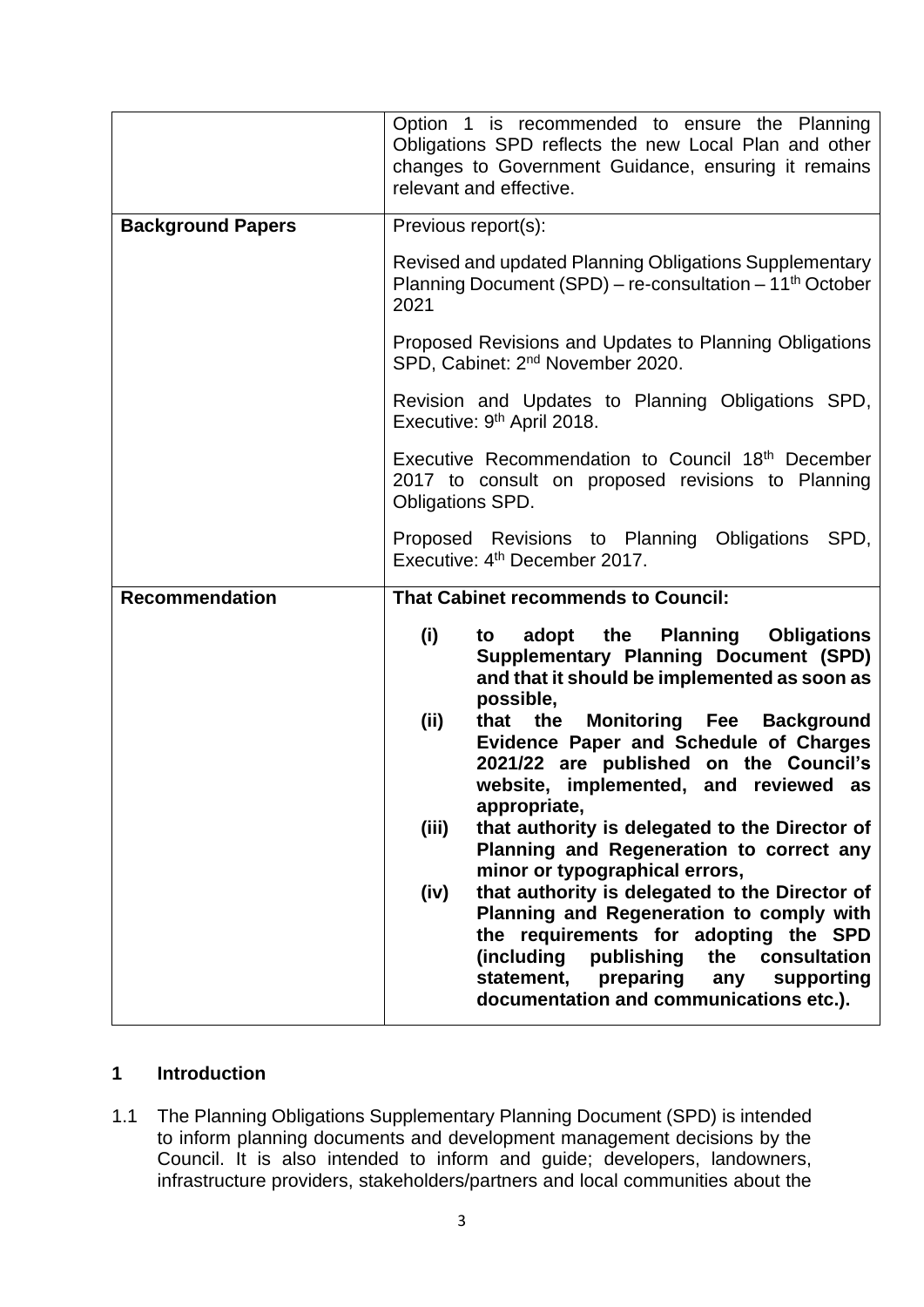approach Harborough District Council is taking to secure community infrastructure and affordable housing through planning obligations.

1.2 In order to ensure the SPD remains relevant and effective, it is important the document is up to date. The SPD reflects the adopted Harborough District Local Plan, April 2019, and also needs to take into account any changes in Government legislation, regulations, policies and guidance.

### **2. Key Facts**

- 2.1 A local planning authority may produce Supplementary Planning Documents (SPDs) to assist in the making, consideration and determination of planning applications. An SPD must comply with the requirements as set out in the Town and Country Planning (England) Regulations 2012, as amended.
- 2.2 The Planning Obligations SPD (consultation draft) went through a period of public and stakeholder consultation between 11th December 2020 to 5th February 2021. In light of some of the changes proposed Cabinet agreed that a further period of consultation should be undertaken. The second period of consultation ran from 5th November and 17th December 2021, for six weeks. The consultation included seeking views on the Monitoring Fee Background Evidence Paper and Schedule of Charges 2021/22.
- 2.3 A total of 18 agencies/councils/developers/individuals/organisations submitted representations to the Council in respect of the Planning Obligations SPD reconsultation.
- 2.4 As a result of the representations received and changes to Government Policy some further changes have been made to the Planning Obligations SPD. The revised version is at **Appendix A.**
- 2.5 The details of each of the representations received and the Council's responses are provided in **Appendix B.**
- 2.6 The Planning Obligations Schedule of Charges 2021/22 is at **Appendix C.**
- 2.7 The Monitoring Fee Background Evidence Paper is at **Appendix D.**
- 2.8 The key proposed revisions to the Planning Obligations SPD following the reconsultation are:
	- Changes to the structure and formatting of the report to ensure each section relates the policy basis for s106 requests, how the amount requested would be calculated and how any monies received will be spent
	- Paragraph 1.5 has been added to explain that, while planning policy sets out what contributions can be sought, an assessment will be undertaken as part of the planning application process to determine which contributions will be sought in relation to a particular development scheme.